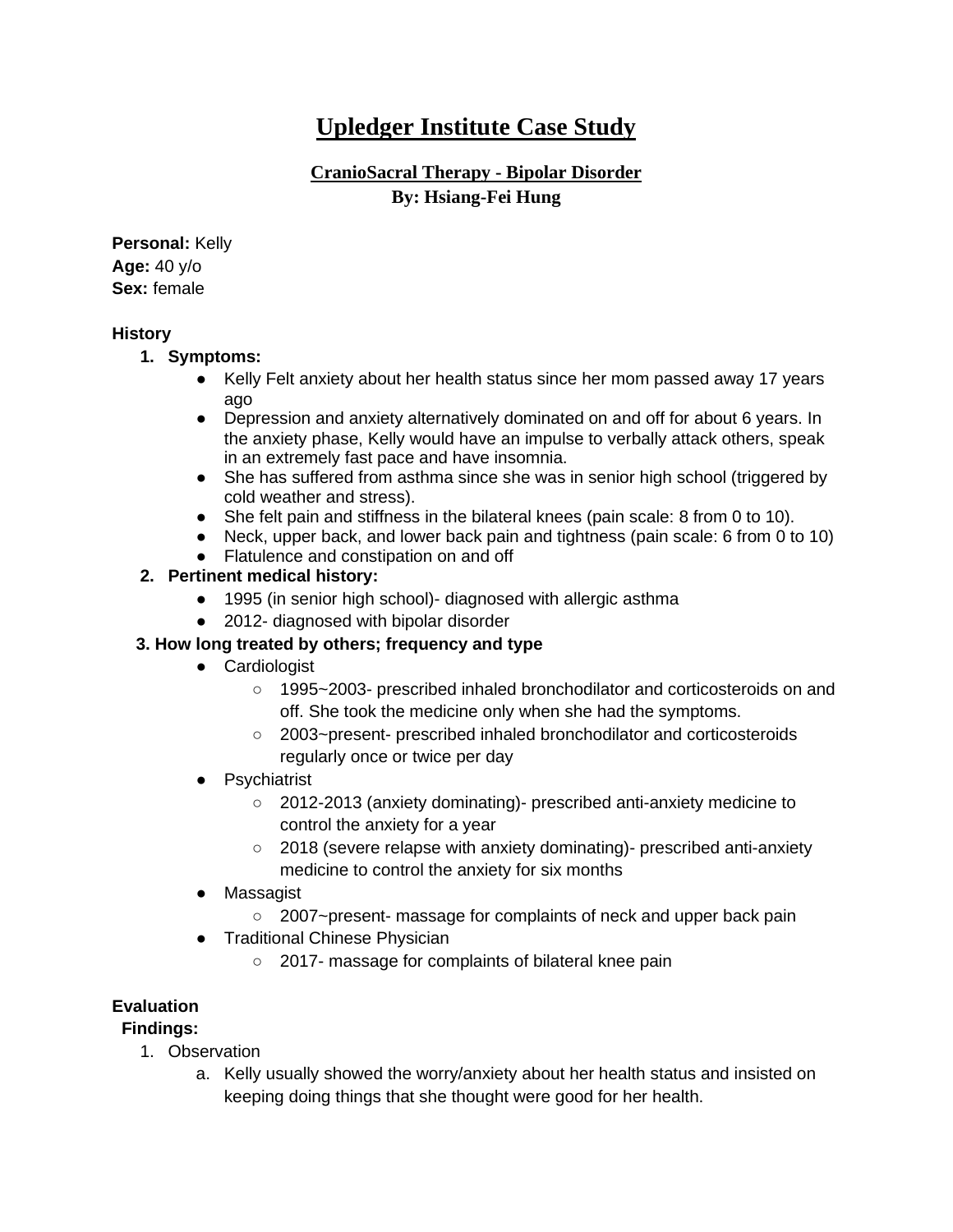- b. She cried easily and sadly when talking about her mom who died from cancer. She missed her and was afraid that she would suffer from a similar medical condition if she didn't pay close attention to her health.
- c. She easily felt anxious when having a busy work schedule.
- d. She had a deep attachment to a blanket that has been used since she was a kid. The thought that the blanket might be destroyed one day in the future made her burst into tears easily. She stated, "I cannot stand the things I cherish so much leave me. I really need its company."
- 2. Whole-body evaluation
	- a. Arcing:
		- i. The energy cysts (ECs) were in the bilateral knees, middle pelvic area, right shoulder, right upper abdomen, right sphenoidal area, occipital area, and sacral area. Primary ones were the ones in the middle pelvic area (the depth of small intestine), the sacral area, and the occipital area.
	- b. Fascial glide: The fascial restrictions were in bilateral knees, the right abdomen, the pelvic and respiratory diaphragms, and the right shoulder.
	- c. CSR:
		- i. The amplitudes of the listening stations of ASISs, the ribs, shoulders and the 3 vault holds moderately diminished during both the flexion/extension phases. The amplitudes of right side of 1st and 3rd vault holds were smaller than the left side.
		- ii. The under quality of CSR was about 2.5 from 1(lowest) to 5(highest).
	- d. Dural tube evaluation:
		- i. The facilitated segments were at the levels of T1, T12 and L1.
	- e. The Global Epicenter was in the left upper abdomen inferior to the border of the left rib cage about 3 cm and away from the midline about 4 cm; the depth was about 50%.

#### **Treatment**:

The techniques of direction of energy and diaphragm release were utilized to release the EC in the sacral area. The 10-step protocol was also engaged. A lot of self-corrective motions of sacrum were noted during the L5-S1 decompression and dural tube traction. A SD occurred and a certain amount of energy release was noted in the sacral area.

The mouth works were also applied in the sessions. In two sessions, as soon as I started to release the tissues near the zygoma bones, Kelly suddenly burst into tears. She was not aware of any emotions coming out for the first time, but she felt something different and a sense of relief. She quite enjoyed it. She asked for the same techniques in the follow-up session, and she burst into tears again and released some anxious emotions.

In a session, when I released the OCB with the superior traction of the dural tube, a SD occurred. I assisted her with connecting with her IP and at the same time, Kelly went into SER with imagery and dialogue. She recalled the images of her precious blanket in different life phases. She stated, "When I thought that I am going to lose the blanket one day, I am sad because I feel like that the blanket is the only thing that always stays with me since my mother died. I feel secure and relaxed when I hold it and I hope it can always be with me. I cherish it so much that I cannot stand to lose it." She burst into tears and in a deep SD. I applied the indirect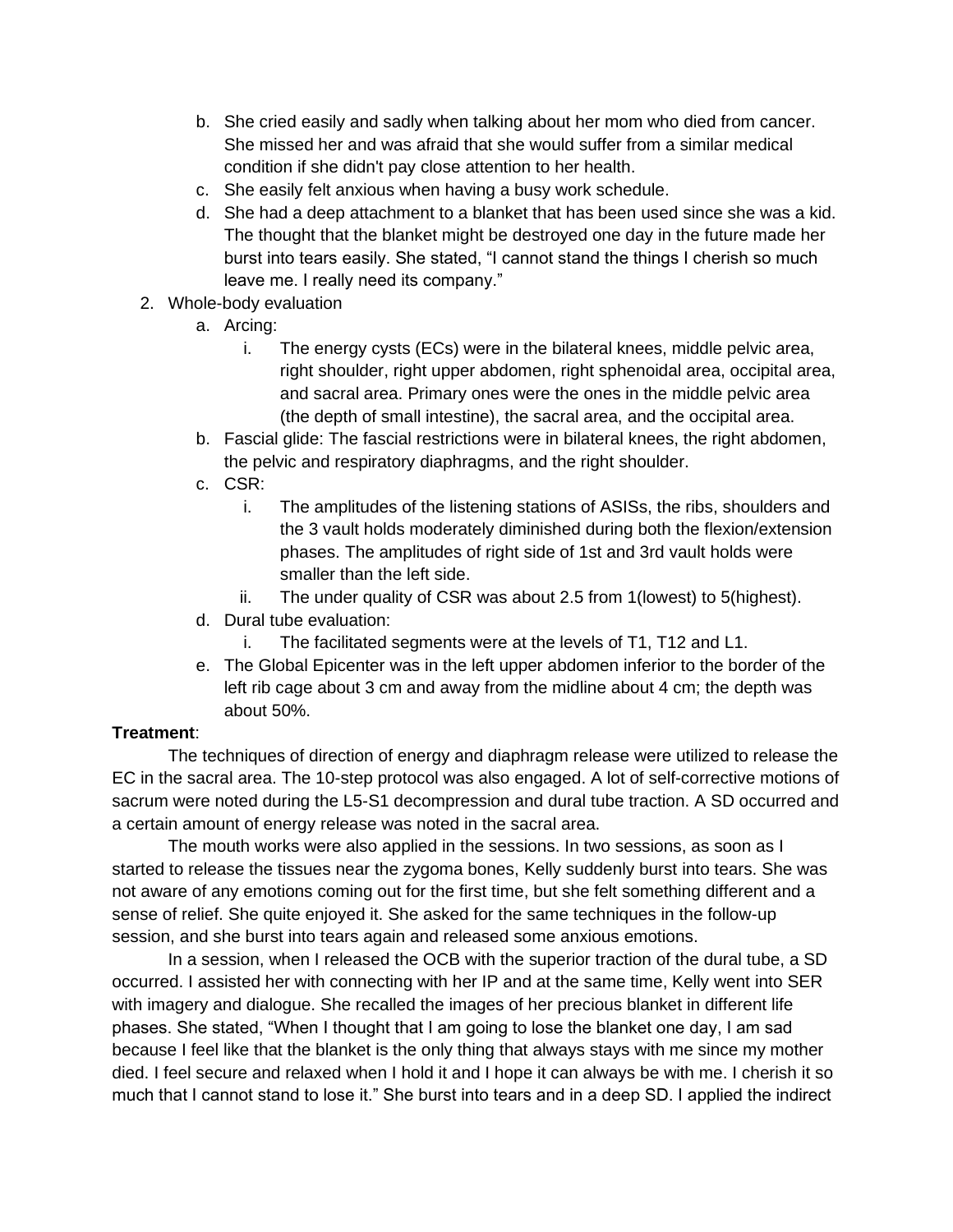technique by asking her to stay with this sadness feeling for a moment. After a while, she said, "I realize that nothing lasts forever and I know sooner or later, I am going to lose the blanket anyway. I just want to cherish it as much as possible before that day comes." At the end of the session, she put her hand on the cheek as if she held the blanket against it. I reminded her to store the secure and relaxed feelings here and as long as her hand returns to this position in the future, she can recall these feelings even though the blanket is not actually with her. The EC in the occipital area was released with SER. In the same session, a sphenoid right torsion lesion was also noted and released.

The avenue of expression was also released to encourage Kelly to speak out and connect with her feelings and emotions.

#### **Tools you used:**

- 1. Whole-body evaluations
- 2. Global Epicenter/Regional Epicenter
- 3. 10-step protocol
- 4. The concept of the Sutherland cranial base lesions
- 5. Protocol for hard palate evaluation and correction (mouth works)
- 6. CST and SER
- 7. Avenue of expression

### **Objective Results:**

1. Observation:

In the follow-up sessions, sometimes, Kelly still showed the anxiety about health issues, but she could get over it sooner than before. Generally, she appeared more relaxed most of the time. She had an anxiety relapse once in 2019, but at that time she was able to manage it without seeing the psychiatrist. The psychological attachment to the blanket is still strong for her, but she began to be aware of the connection between her mom's death and the attachment.

- 2. Whole-body evaluations:
	- a. The number of energy cysts (ECs) decreased, and the primary one was in the occipital area which has become more minor than before.
	- b. Fascial glide: The restrictions in bilateral knees have gone. The primary restrictions were in the left pelvic, respiratory diaphragms, and the thoracic inlet.
	- c. CSR:
		- i. The amplitudes of the listening stations of ASISs, ribs, shoulders and the 3 vault holds improved by about 50%. The 1st and the 3rd vault holds were in symmetry.
		- ii. The under quality of CSR was still about 3 from 1(lowest) to 5(highest).
	- d. Dural tube evaluation:
		- i. The facilitated segments were at the levels of T12 and L1.
	- e. The Global Epicenter was in the right lower abdomen away from the midline about 2 cm and superior to the umbilicus about 2 cm; the depth was about 40 %.

#### **Subjective Results:**